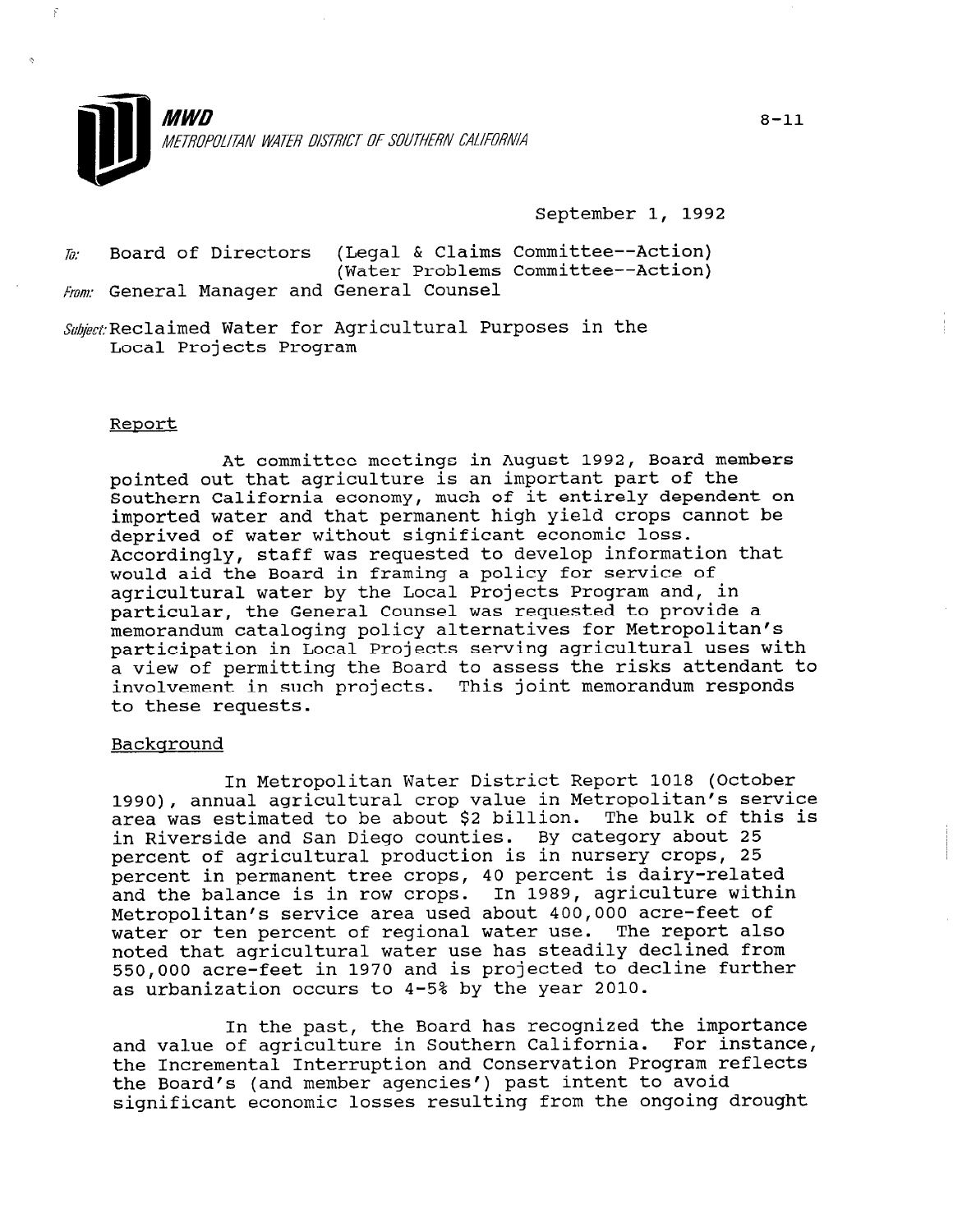by permitting each member agency to decide how to deal with the water shortage in its area, rather than mandating a curtailment of agricultural water service.

Metropolitan's Local Projects Program was established to conserve water that might otherwise be unavailable to Metropolitan's service area with the objective of augmenting the regional water resources available to serve municipal and domestic demands. Nevertheless, Metropolitan currently does permit some reclaimed water to be served for agricultural purposes under the Local Projects Program where it is important to the success of the project and is incidental to municipal and industrial uses or where there is a probability the use will convert to municipal and industrial use as the area urbanizes. Of the 140,000 acre-feet which Metropolitan is committed to purchase under the Local Project Program, 1,700 acre-feet, or 1.2 percent is expected to be used for agriculture in the year 2000.

Available Options

The following options include a range of policy alternatives from which the Board may wish to choose one as the guideline for future local projects:

# 1. Local Projects That May Serve Any Beneficial Purpose

One alternative is to remove any distinction between municipal and domestic purposes and other beneficial uses, such as agriculture, as a basis for Metropolitan participation in the Local Projects Program. Under this option, participation in the Local Project Program would be available to replace any long-term demand on Metropolitan on the theory that this frees up imported supply for Metropolitan's municipal and domestic service. The predicate for this policy would be that beneficial uses other than municipal and domestic are, in fact, a demand on Metropolitan; that Metropolitan has accommodated this demand even in times of shortage, particularly in the case of agriculture; and that vested rights may be claimed on behalf of users who have become dependent over the years on the availability of water for such beneficial uses.<sup>1</sup> The legal

 $<sup>1</sup>$  Additional arguments that may be useful in specific</sup> circumstances could include representations made to certain areas in connection with their annexation to Metropolitan; and that In connection with their annexation to metropolitan; an principles, while agricultural under tradicipinal legal<br>Certain uses, while agricultural under tradicipal legal principies, ale, in fact, municipal because the use takes place.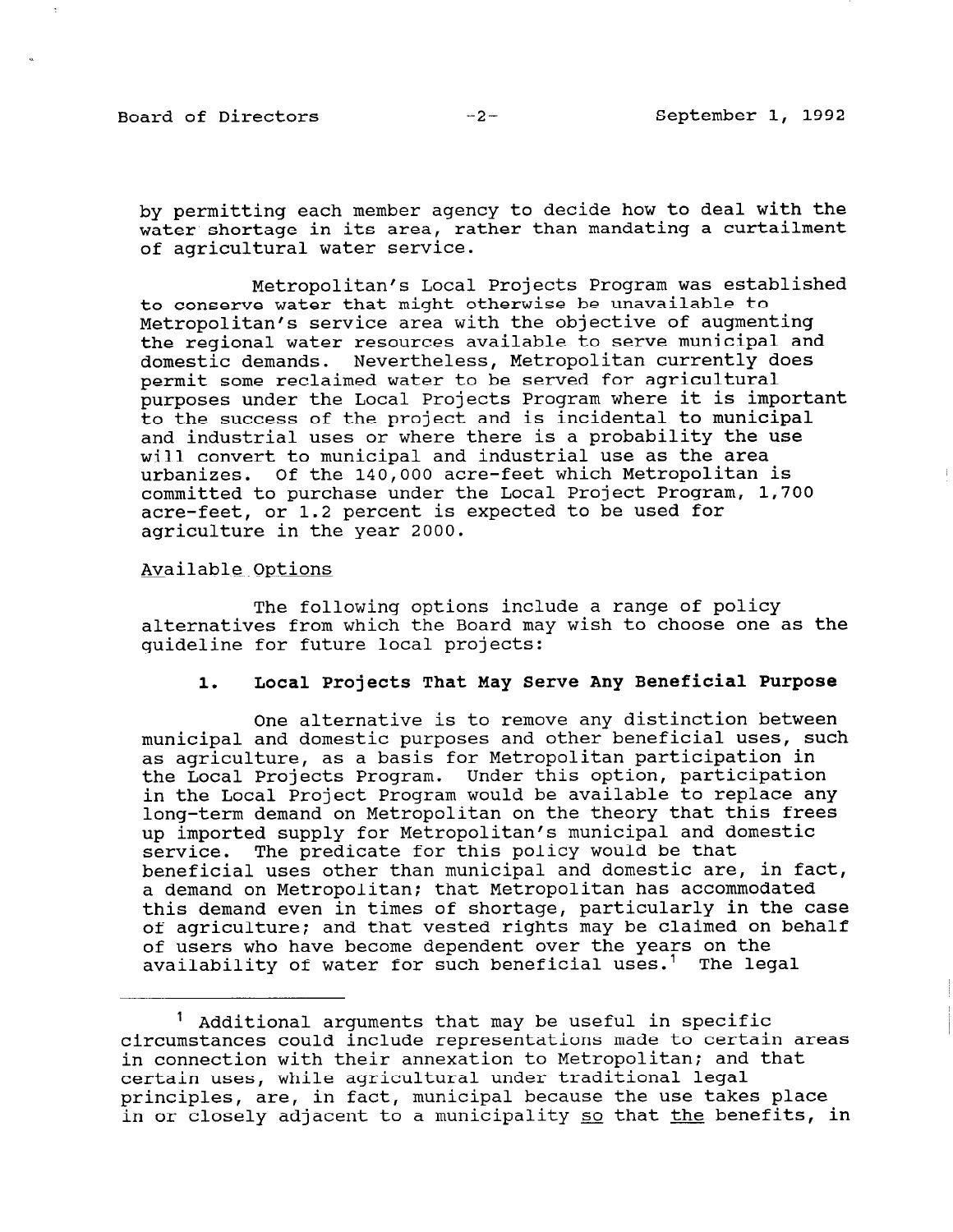risks<sup>2</sup> attendant to this policy are a) that Metropolitan's participation might be enjoined as not authorized by Metropolitan's Enabling Act, and b) that Metropolitan might be barred from making payments either at all, or to the extent that the payments fund the development of water to serve agriculture. In addition, there is a risk that the local agency's funding for its project might be jeopardized to the extent it is based on Metropolitan's participation and that any payments made by Metropolitan might be subject to recovery from the local agency to the extent they are attributable to developing agricultural water; or that such payments might be recovered from Metropolitan's directors who authorized the participat

# 2. Local Projects That May Serve Agriculture So Long As They Also Serve Any Municipal and Domestic Demands

This is a variant of the previous alternative but avoids the requirement of the current policy (see 3 below) that the project does now, or would in the future, provide predominantly municipal and domestic service. Rather, the project could become part of the Local Projects Program so long as there is some incidental municipal and domestic use. The risks are similar to those outlined under paragraph 1 above.

terms of green space, inure to the inhabitants of that municipality.

 $2$  The reference to "legal risk" in this memorandum refers solely to the risk arising from the participation in a Local Project with the intent to serve agriculture. It does not address other risks attendant to such participation, which would include such risks as those arising from other terms and provisions of any contract and right attendant to projections and financing.

<sup>3</sup> Under certain circumstances public officials can be held personally liable for ultra vires expenditures. (Stanton v. meid personally liable for uitra vires expenditures. (Stante<br>Matt. (1976) 17 Oal.3d 206 [120 Oal.Rptr. 6971.) It is unlike Mott  $(1976)$  17 Cal.3d 206 [130 Cal.Rptr. 697].) It is unlikely that a public official could be indemnified by the public agency that a public official could be indemnified by the public<br>for an illegal expenditure... (Murphy, Liability of Public Officials for the Improper Expenditure of Public Funds (1977) 65 Officials for the Improper Expenditure of Public Funds (1977) 65<br>Cal.L.Rev. 482.)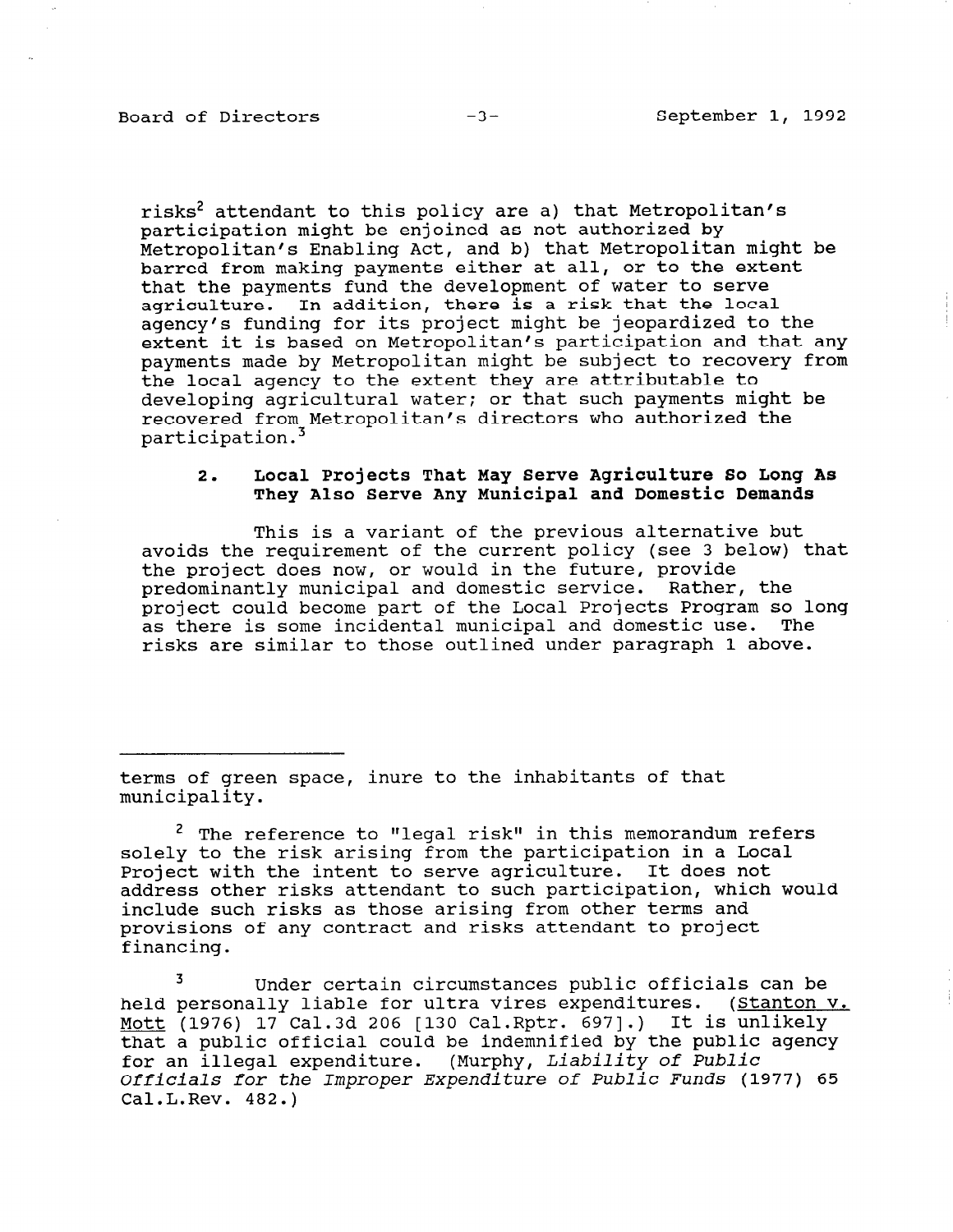# 3. Local Projects That Will Further Metropolitan's Purpose of Obtaining Water to Serve Municipal and Domestic Demands

Under this policy, which is the existing policy, agricultural water demand can be served by a local project if it can be shown that Metropolitan's participation in the project will significantly further Metropolitan's purpose of obtaining a supply of water for municipal and domestic uses. Historically, this has meant that Metropolitan has been willing to participate in facilities which serve incidental or interim agricultural purposes when the project in the long term will meet significant municipal and domestic demands. A rule of thumb requiring that no more than 25 percent of the initial project demand be for agricultural purposes has been followed, with projects expecting to use above 25 percent for agricultural demands evaluated on a project-by-project basis. Projects with anticipated agricultural demands as high as 41 percent and as low as one percent have been approved for participation in Metropolitan's Local Projects Program. Continued implementation of the Local Projects Program under the current policy entails minimal legal risk.

## 4. Local Projects to Serve Municipal and Domestic Purposes Exclusively

One other alternative would be to limit the Local Projects Program to facilities which serve municipal and domestic water exclusively. Under that scenario, no water would be served from the Local Projects for agricultural purposes in either the long or short run. This alternative, insofar as we can discern, carries no legal risk.

### Summarv

High value agriculture is important to the Southern nigh value agriculture is important to the bou<br>California economy and cannot be deprived of without without california economy and cannot be deprived of water without significant economic loss. In the light of past opinions of<br>the District's General Counsel, definitive assurance that the use production and counsel, definitive assurance that the use of reclaimed water for agricultural purposes will carry<br>legal pick can only be secured through legislation. Clearl legal risk can only be secured through legislation. Clearly, therefore, any change in the District's policy for serving agriculture through the Local Project Program should take the risks discussed in this memorandum into account. In addition, risks discussed in this memorandum into account. In addit of course, the board should also assess any political fisks resulting from proceeding without first obtaining clarifying or enabling legislation.